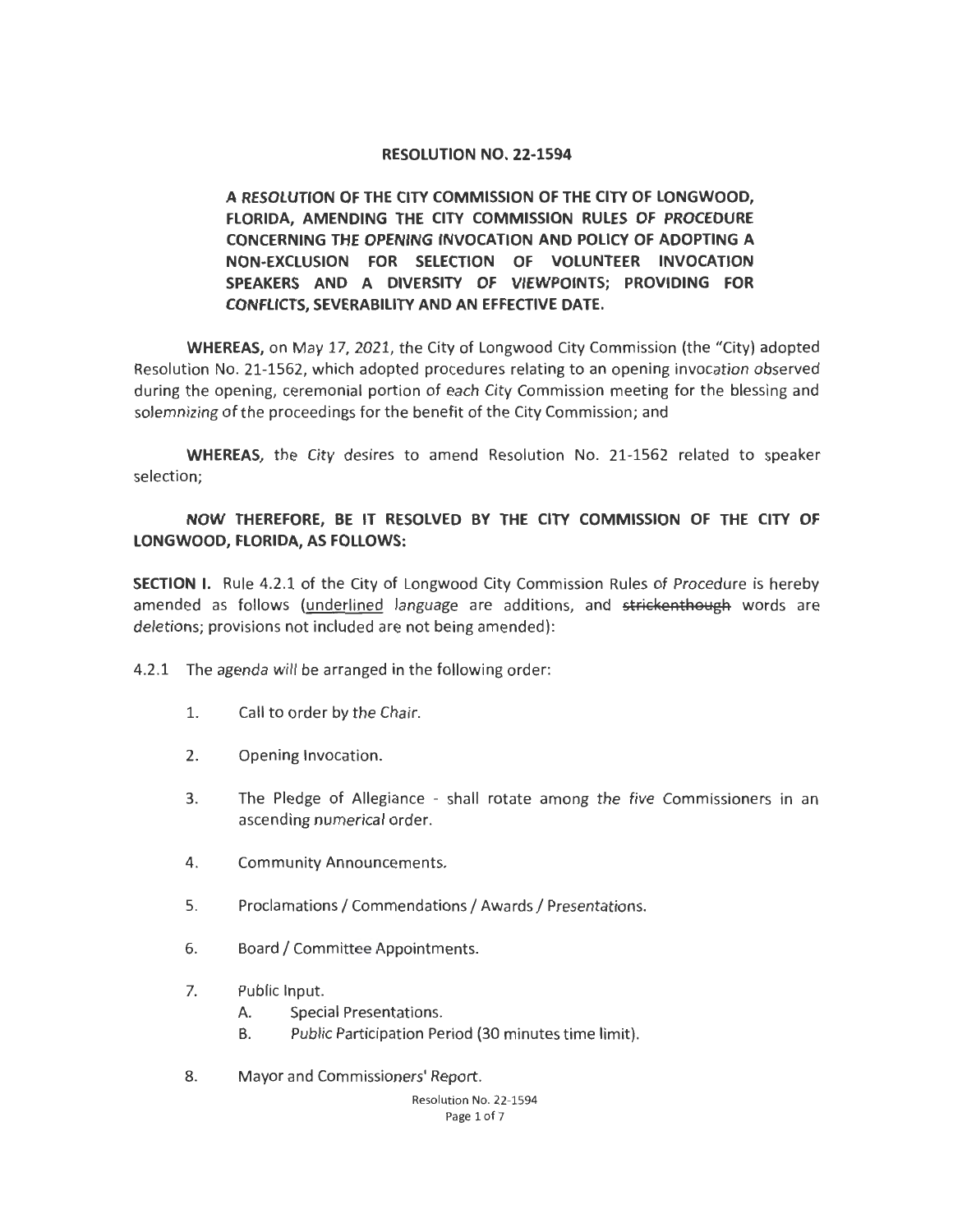- 9. Any Additions or Deletions to the Agenda (See Rule 3.4.3)
- 10. Consent Agenda (See Rule 4.4)
- 11. Public Hearings.
- 12. Regular Business (Other requests, Introduction of Ordinances, Resolutions).
- 13. City Administrator's Report.
- 14. City Attorney's Report.
- 15. City Clerk's Report.
- 16. Adjournment.

**SECTION** II. The City of Longwood City Commission Rules of Procedure are hereby amended to create a new Rule 4.9 to read as follows:

## **Rule 4.9 OPENING INVOCATION**

4.9.1 Intent. It is the intent of the City Commission to allow a private citizen to solemnize the regular meetings of the City Commission. It is the policy of the City Commission to allow for an invocation, which may include prayer; a reflective moment of silence; or a short solemnizing message, to be offered before its regularly scheduled meetings for the benefit of the City Commission, to accommodate the spiritual needs of the public officials. Special meetings, emergency meetings, and workshops will not include an opening invocation. These policies and procedures are not intended, shall not be implemented, and shall not be construed in any way to affiliate the City Commission or the City with, nor express a preference for or against any faith, belief, opinion, religion, or denomination. Rather, these policies and procedures are intended to acknowledge and express the City Commission's respect for the diversity of religious denominations and faiths represented and practiced among the citizens of the City.

4.9.2 Timing. After the Call to Order of all official regular meetings of the City Commission an Opening Invocation as described herein will occur. The opening invocation will occur and be completed during the opening, ceremonial portion of the City Commission meeting and shall in no event occur, or be construed to occur, during the policymaking, legislative or quasi-judicial portions of the City Commission meeting. The opening invocation will be limited to no more than 11/2 minutes.

4.9.3 Speaker Selection. The opening invocation will be performed by a local volunteer ("invocation speaker") who is an appointed representative of a group that is selected in

> Resolution No. 22-1594 Page 2 of 7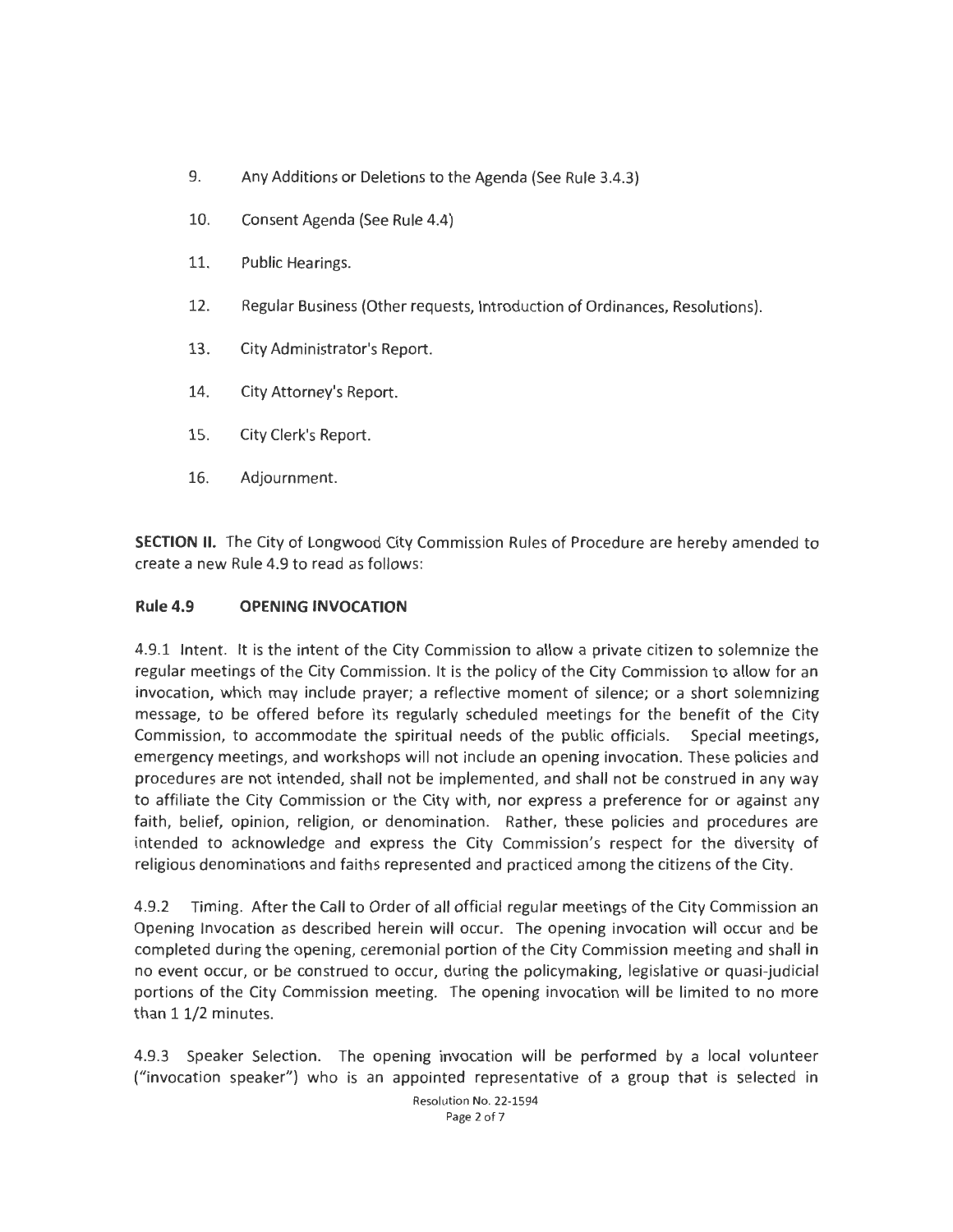accordance with these rules. The invocation speaker giving the opening invocation will not receive compensation from the City for his/her participation or services. To ensure that invocation speakers are selected from among a wide pool of representatives, on a rotating basis, the invocation speaker shall be selected according to the following procedure:

A. The City Clerk will compile and maintain a database (the "database") from a broad and diverse pool of volunteer invocation speakers from leaders of any and all local religions, denominations, faiths, creeds, and beliefs, including but not limited to, ministers, priests, chaplains, rabbis, imams, deacons, clerics, and the like. The database may be compiled through referencing the listings for "churches," " synagogues," "mosques," "temples," "congregations," and other similar groups and organizations, located, or with an established physical presence, within the jurisdictional limits of the City of Longwood <u>or unincorporated areas with a Longwood mailing address</u>, through research from the Internet and the phonebook, consultation with local organizations, and any other methods deemed effective by the City Clerk or her designee.

B. Any church, synagogue, mosque, temple, congregation, entity, organization, or group within the jurisdictional limits of the City or unincorporated areas with a Longwood mailing address not identified within the database for participation may request for their representative's inclusion within the database by written communication directed to the City Clerk that references the opening invocation. Should a question arise as to the authenticity of the church, synagogue, mosque, temple, congregation, entity, organization, or group requesting to be added to the database, the City Clerk shall refer to the criteria used by the Internal Revenue Service in its determination of whether such requesting organization would legitimately qualify for section 501(c)(3) tax-exempt status.

C. This policy is intended to be and shall be applied in a way that is all-inclusive of every diverse congregations, groups and organizations within the jurisdictional limits of the City or within unincorporated areas having a Longwood mailing address. The database is compiled and used for purposes of logistics, efficiency, and equal opportunity for all congregations, groups and organizations within the jurisdictional limits of the City or unincorporated areas with a Longwood mailing address to choose whether to respond to the City Commission's invitation.

D. The database shall be updated, by reasonable efforts of the City Clerk, in November of each calendar year. The City Clerk will keep a record of attempts to solicit invocation speakers and of the invocation speakers that have given the opening invocation.

E. In December of each calendar year, the City Clerk shall communicate with each group leader from each entry on the database using reasonable methods, and shall post an invitation on the City's website.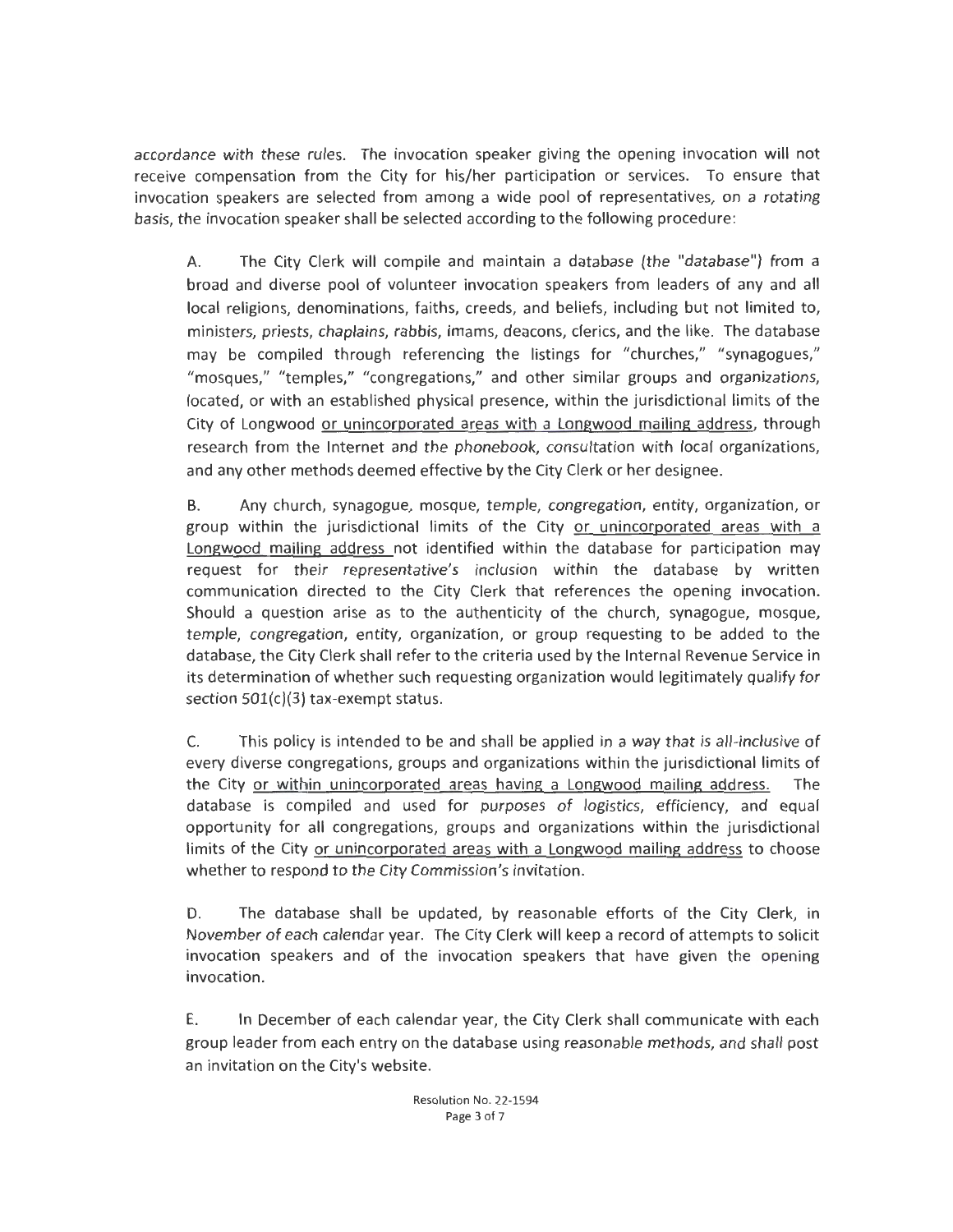F. The invitation will comport with substantially the following form :

*Dear\_\_\_*<sup>~</sup>

*The City Commission of the City of Longwood makes it a policy to invite volunteer invocation speakers to voluntarily offer an invocation before the beginning of its meetings, for the benefit and blessing of the City Commission. As a representative of one of the religious congregations or other groups with an established presence serving the City, you are eligible to offer this important service at an upcoming meeting of the City Commission.* 

*If you are willing to assist the City Commission in this regard, please send a written reply at your earliest convenience to the City Clerk of the City of Longwood at the address included in this letterhead. Representatives are scheduled on a first-come, first serve basis. The anticipated dates of the City Commission's regularly scheduled meetings for the upcoming year are listed on the following attached page. Speakers are invited on a rotation basis. We are unable to accommodate requests for specific dates.* 

*This opportunity is voluntary, and you are free to offer the invocation according to the dictates of your own conscience. To maintain a spirit of respect and ecumenism, the City Commission requests that the opportunity not be exploited as an effort to convert others to the particular faith of the invocation speaker, or to disparage any faith or belief different than that of the invocation speaker. A copy of Resolution No.* \_\_ *adopting the City Commission's policy regarding invocations is attached for your information.* 

*On behalf of the City Commission of the City of Longwood, I thank you in advance for considering this invitation.* 

*Sincerely, City Clerk* 

G. The City Clerk will attempt to schedule invocation speakers from those representatives within the database for all regular meetings of the City Commission except those meeting{s) within the month of December. For the regular meetings of the City Commission falling within the month of December, the Mayor shall have the prerogative to choose an invocation speaker{s) for such regular meetings from the database. The Mayor's selection of the invocation speaker for such regular meeting{s) is to be given to the City Clerk prior to public posting of each applicable Commission agenda. If the Mayor does not make an invocation speaker selection for such December meeting{s), a moment of silent meditation will be conducted at such December meetings in lieu of an opening invocation.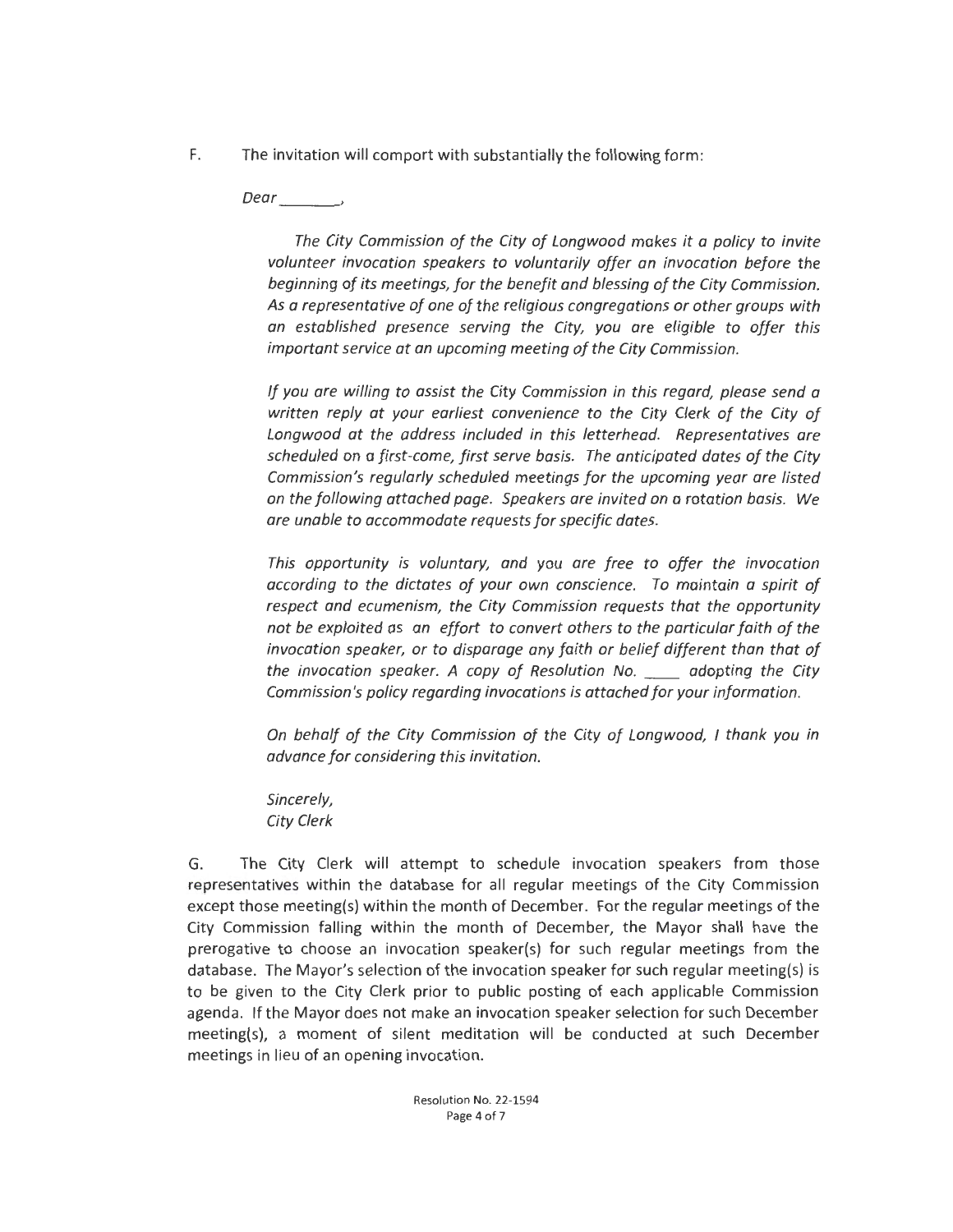H. During the transition period needed for the City Clerk to compile the database and schedule invocations speakers from such list after the adoption of this Rule, the City Clerk may use best available information to make informal requests departing from the procedures above for the scheduling of a volunteer invocation speaker to give the opening invocation at each regular City Commission meeting.

4.9.4 The City Clerk shall make every reasonable effort to ensure that a variety of eligible invocation speakers are scheduled for the City Commission's meetings. To ensure a variety of speakers, no invocation speaker will be scheduled for more than two three  $(3)$  Commission meetings in any calendar year, and no invocation speaker will be scheduled for two consecutive meetings. The City Clerk may add the name and affiliated group or organization of the selected invocation speaker for a particular regular meeting to the Commission agenda next to the "Opening Invocation" item.

4.9.5 Absence of Invocation Speaker. In the event a regular meeting of the City Commission does not have an invocation speaker scheduled or the invited invocation speaker is not present when the meeting is called to order, the Mayor will call for a moment of silent meditation to be conducted in lieu of an opening invocation. The silent meditation will afford each person the opportunity for silent personal prayer, meditation or reflection.

4.9.6 Conduct of Opening Invocation. Neither the City Commission nor the City Clerk shall engage in any prior inquiry, review, or involvement in, the content of any invocation to be offered by an invocation speaker. However, consistent with U.S. Supreme Court precedent, invocation speakers are hereby advised that the invocation should not denigrate any religious faith or non-religious views of others; threaten damnation; or proselytize or preach conversion to their faith or viewpoint. Statements reflecting ideals relating to peace and security for the nation; safety of our armed forces, police, firefighters and emergency service personnel; wisdom for the lawmakers; and justice for the people are encouraged. Invocation speakers should face the City Commission when giving the invocation. The City Commission reserves the right to limit any invocation speaker who violates the spirit and intent of this Resolution from delivering opening invocations at future Commission meetings.

No member of the City Commission, City employee or staff, or any other person in attendance at the meeting shall be required to participate in any opening invocation that is offered. An opportunity to exit the City Commission Chambers and return upon completion of the opening invocation is afforded to those who do not wish to participate or witness the opening invocation.

Persons in attendance at the City Commission meeting are invited to stand during the opening invocation and Pledge of Allegiance. However, such invitation shall not be construed as a demand, order, or any other type of command. Such invitation constitutes a general invitation that a person in attendance may stand if he/she wishes to do so for such observances.  $N_t$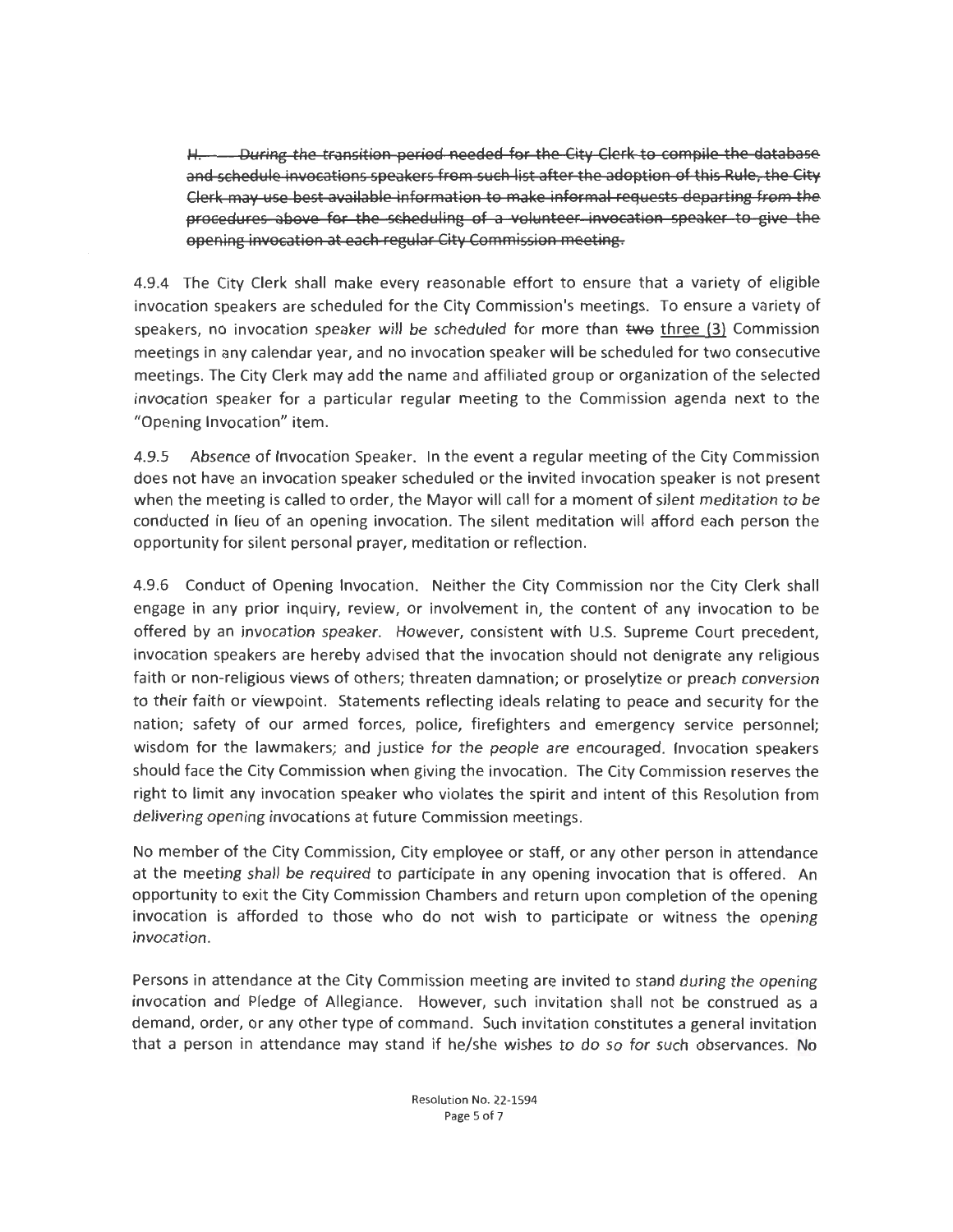person in attendance at the meeting shall be required to stand or participate in any opening invocation that is offered.

4.9.7 Agenda Disclaimer. The following statement shall be placed at the bottom of City Commission meeting agendas:

*Any invocation that is offered before the official start of the Commission meeting shall be the voluntary offering of a private person, to and for the benefit of the Commission. The views or beliefs expressed by the invocation speaker have not been previously reviewed or approved by the Commission or the city staff, and do not necessarily represent their individual religious beliefs, nor are the views and beliefs expressed by an invocation speaker intended to suggest the City's allegiance to or preference for any particular religion, denomination, faith, creed or belief. Persons in attendance at the City Commission meeting are invited to stand during the opening invocation and Pledge of Allegiance. However, such invitation shall not be construed as a demand, order, or any other type of command. No person in attendance at the meeting shall be required to participate in any opening invocation that is offered. You may exit the City Commission Chambers and return upon completion of the opening invocation if you do not wish to participate in or witness the opening invocation.* 

**SECTION Ill: CONFLICTS/SUPERSEDE.** This Resolution shall supersede any previous rules, policies, procedures, or resolutions to the extent of any conflict with this Resolution.

**SECTION IV: SEVERABILITY.** If any portion of this Resolution is finally determined by a court of competent jurisdiction to be invalid, unconstitutional, unenforceable, or void, the balance of the Resolution shall continue in **full** force and effect.

**SECTION V: EFFECTIVE DATE.** This Resolution shall take effect immediately.

**PASSED AND RESOLVED** this 7<sup>th</sup> day of February 2022, by the City Commission of the City of Longwood, Florida.

**APPROVED Brian D. Sackett, Mayor** 

ATTES

Michelle Longo, CMC, FCRM, City Clerk

Resolution No. 22-1594 Page 6 of 7